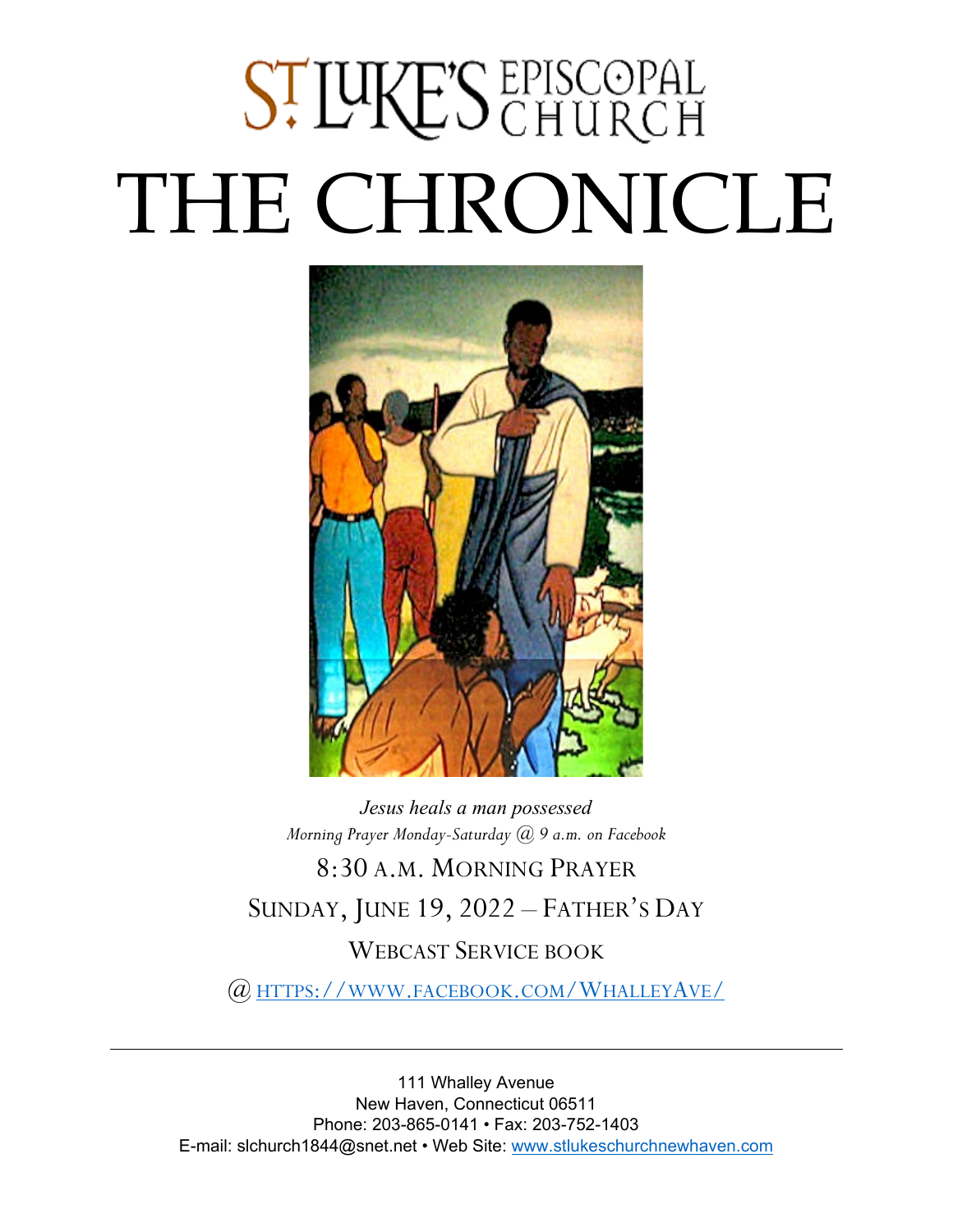### **CHURCH'S CORNER**

**WELCOME TO ST. LUKE'S EPISCOPAL CHURCH!** --We are pleased that you have chosen to worship with us. During the continuing COVID-19 pandemic some of us are still not physically present in this sacred space. Because of this we continue saying a prayer to reflect our spiritual sharing of the bread and wine. Some of this service will be read by a member of the St. Luke's Lectors Guild while responses of the people will be led by our Eucharistic Minister. We will continue to webcast worship service *via* our Facebook Page for the duration.





Visitors are warmly welcomed to join us online for meetings and worship.  $\omega$  *Worship books may be* 

downloaded from our web site [stlukeschurchnewhaven.com](https://www.stlukeschurchnewhaven.com/)

**IN OUR PRAYERS THIS WEEK,** we pray for St. Ann's, Old Lyme; Grace Church, Old Saybrook; Good Shepherd, Orange.

**IN OUR COMPANION DIOCESE**, we pray for Camp Washington: Staff, Board, Counselors, and Campers.

#### **STEWARDSHIP APPEAL**

**Please send in your weekly and monthly contributions to St. Luke's by mail or thru the Online portal**. You may also ask your bank or credit union to set up a monthly payment to St. Luke's through their "Bill Pay" features.

**VESTRY MEETS JUNE 26TH**

**THE VESTRY** will hold their **next monthly online meeting, on Tuesday, June 26th at 6 p.m. on zoom**. Most of the meeting is open to members and friends of the parish. Please contact the church if you would like to join the meeting.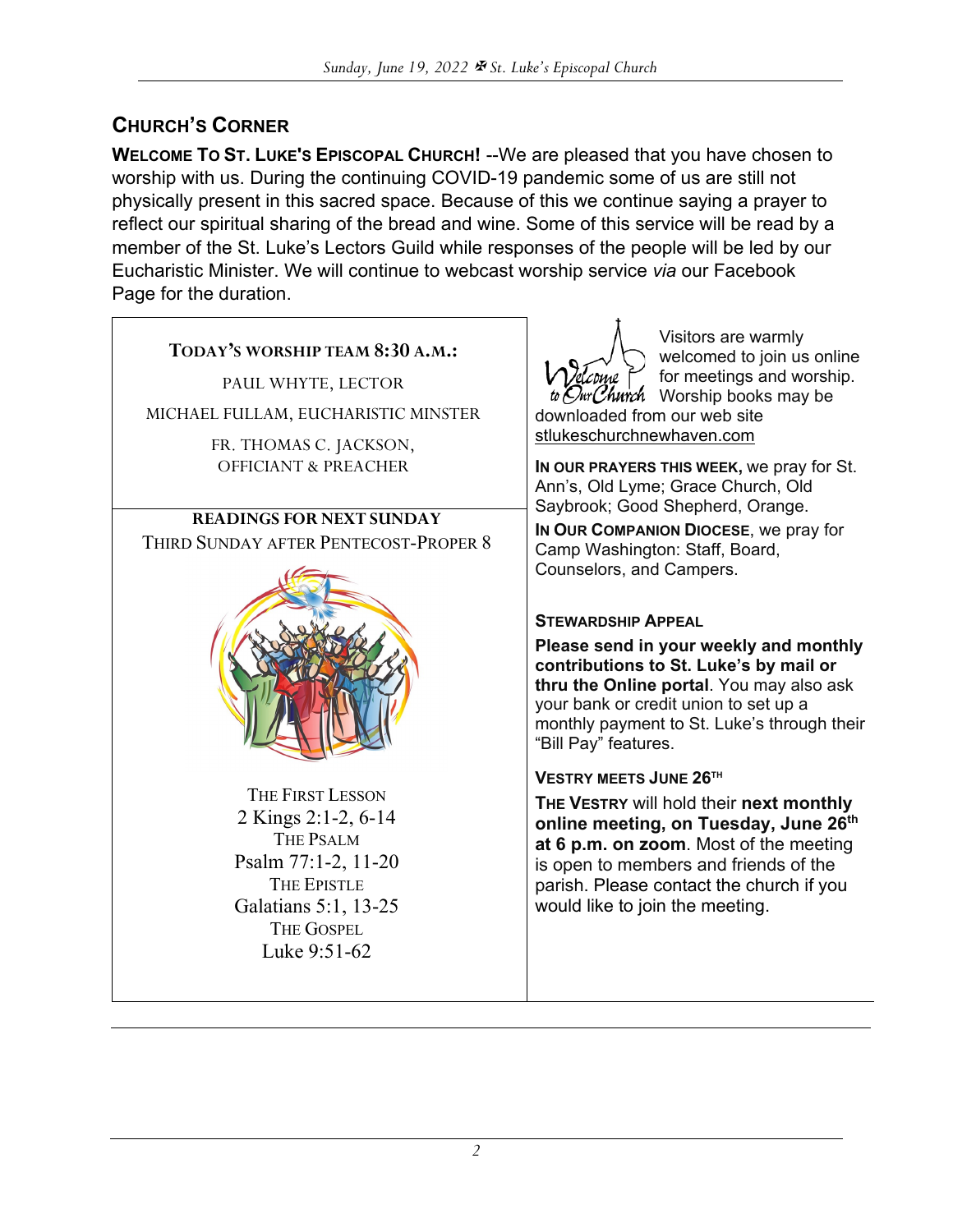

#### **A Note on Today's Readings**

Welcome to St. Luke's! The liturgy today has as its central sign God's power to save and restore human life to wholeness. The gospel reading is about the man possessed by a legion of demons. The man had been abandoned by his neighbors. Jesus has compassion and drives out the demons, restoring the man to his right mind and to his community.

The first reading continues the story of the prophet Elijah. The consequence of his opposition to King Ahab and his wife, Jezebel, was exile. Elijah flees into the wilderness. There he is sustained by miraculous food and sent on to the mountain of the Lord. There he cries out to God that he is alone in his faithfulness. However, God speaks to him and sends him back for his final confrontation with the enemies of the God of Israel.

Today's reading from the epistle to the Galatians is a continuation of Paul's

teaching concerning salvation by faith. It is that faith which brings us into a living relationship with God. That relationship transcends all human distinctions. No one is outside God's family. The sign and meaning of that relationship is baptism, the sacrament in which we are adopted as God's children and in which we are united with Jesus in his dying and rising.

The liturgy of the Eucharist brings us together as those who in baptism have "put on Christ. There is neither Jew nor Greek, there is neither slave nor free, there is neither male nor female," for in this liturgy we are all one in Christ Jesus. God does not reject those who are far from God, not even those who are living in disobedience. As Christ healed the demoniac and God forgave the unfaithful of Israel, so the divine compassion is operative in our lives today.

#### *Art: Casting Out Evil Spirits, 1991 by Peter Koenig*

Text from *The Rite Light: Reflections on the Sunday Readings and Seasons of the Church Year*. Copyright © 2007 by Michael W. Merriman. Church Publishing Incorporated, New York.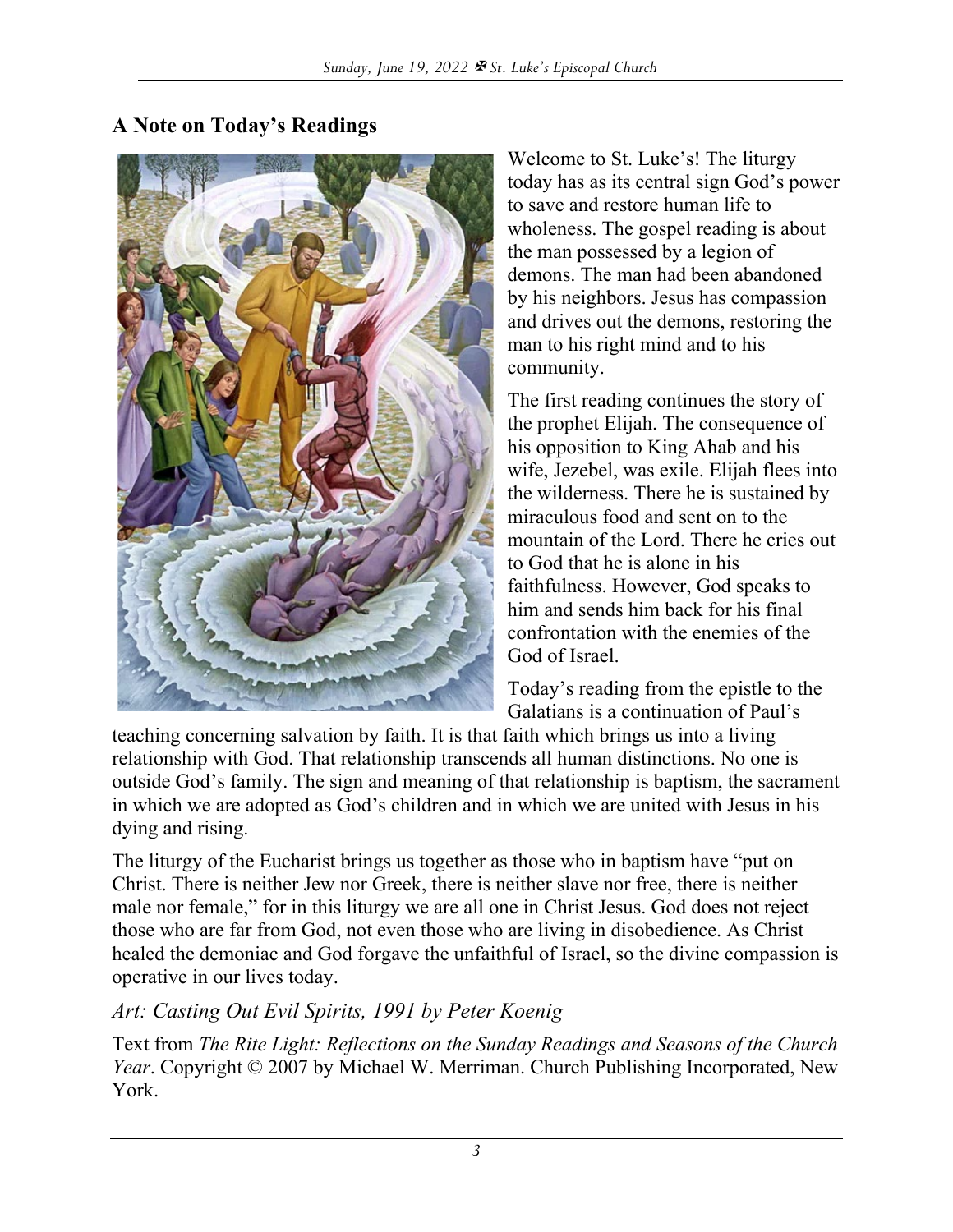# **Morning Prayer on Father's Day**

#### **Ordinary Time, Proper 7** Sunday, June 19, 2022

### **Video 01 Today's Scriptures**

*Our service is led by an officiant, a lector who reads the lessons, and an Eucharistic Minister assists in the readings and leads the people in speaking. These titles are held over from prepandemic times when our first service was a Mass and in preparation for when we return to inperson worship.*

*The Officiant says*

The Lord is in his holy temple; let all the earth keep silence before him. *Habakkuk 2:20*

#### **Confession of Sin**

*The Officiant then says*

Let us confess our sins against God and our neighbor.

*A period of silence is observed.*

*Officiant and People together say*

Most merciful God, we confess that we have sinned against you in thought, word, and deed, by what we have done, and by what we have left undone. We have not loved you with our whole heart; we have not loved our neighbors as ourselves. We are truly sorry and we humbly repent. For the sake of your Son Jesus Christ, have mercy on us and forgive us; that we may delight in your will, and walk in your ways, to the glory of your Name. Amen. *The Officiant stands and says*

Almighty God have mercy on us, forgive us all our sins through our Lord Jesus Christ, strengthen us in all goodness, and by the power of the Holy Spirit keep us in eternal life. *Amen*.

#### **Invitatory and Psalter**

| Officiant: | O God, let our mouth proclaim your praise. |
|------------|--------------------------------------------|
| People:    | And your glory all the day long.           |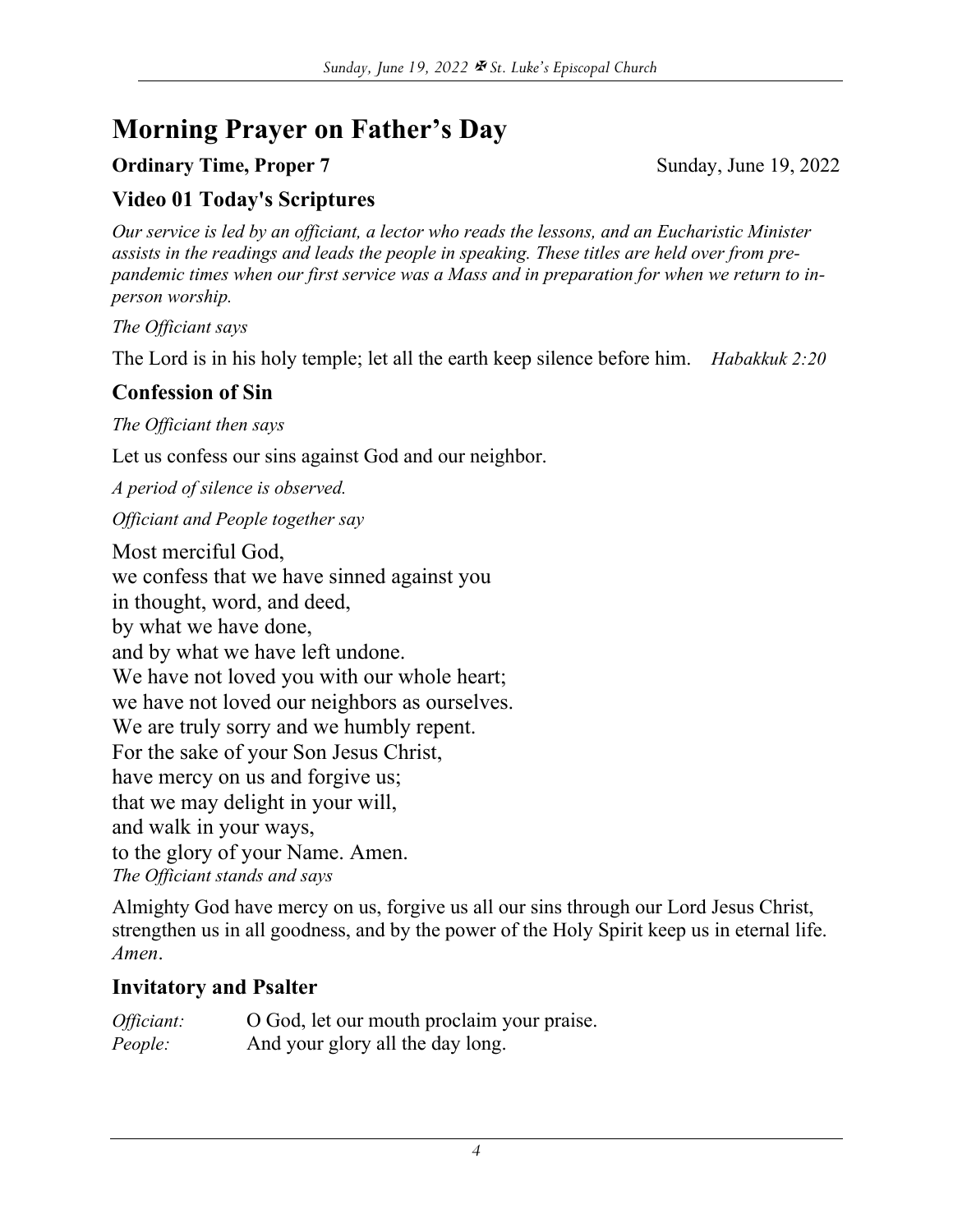#### *Officiant and People*

Glory to the Father, and to the Son, and to the Holy Spirit: as it was in the beginning, is now, and will be for ever. Amen. Alleluia.

Alleluia. Christ is risen. O come let us worship. Alleluia.

#### **Psalm 95:1-7**

| Venite                                                                                                                                                                           |          |
|----------------------------------------------------------------------------------------------------------------------------------------------------------------------------------|----------|
| Come, let us sing to the Lord; *                                                                                                                                                 |          |
| let us shout for joy to the Rock of our salvation.<br>Let us come before his presence with thanks giving *<br>and raise a loud shout to him with psalms.<br>(Antiphon) Alleluia. |          |
| For the Lord is a great God, *<br>and a great King above all gods.<br>In his hand are the caverns of the earth, *<br>and the heights of the hills are his also.                  |          |
| The sea is his, for he made it, *<br>and his hands have molded the dry land.<br>(Antiphon) Alleluia.                                                                             |          |
| Come, let us bow down, and bend the knee, *<br>and kneel before the Lord our Maker.                                                                                              |          |
| For he is our God,                                                                                                                                                               |          |
| and we are the people of his pasture and the sheep of his hand. *<br>Oh, that today you would hearken to his voice!<br>(Antiphon) Alleluia.                                      |          |
| <b>Psalm Appointed</b>                                                                                                                                                           | Psalm 42 |

#### **Psalm 42**

*Quemadmodum*

- 1 As the deer longs for the water-brooks, \* so longs my soul for you, O God.
- 2 My soul is athirst for God, athirst for the living God; \* when shall I come to appear before the presence of God?
- 3 My tears have been my food day and night, \* while all day long they say to me, "Where now is your God?"
- 4 I pour out my soul when I think on these things: \* how I went with the multitude and led them into the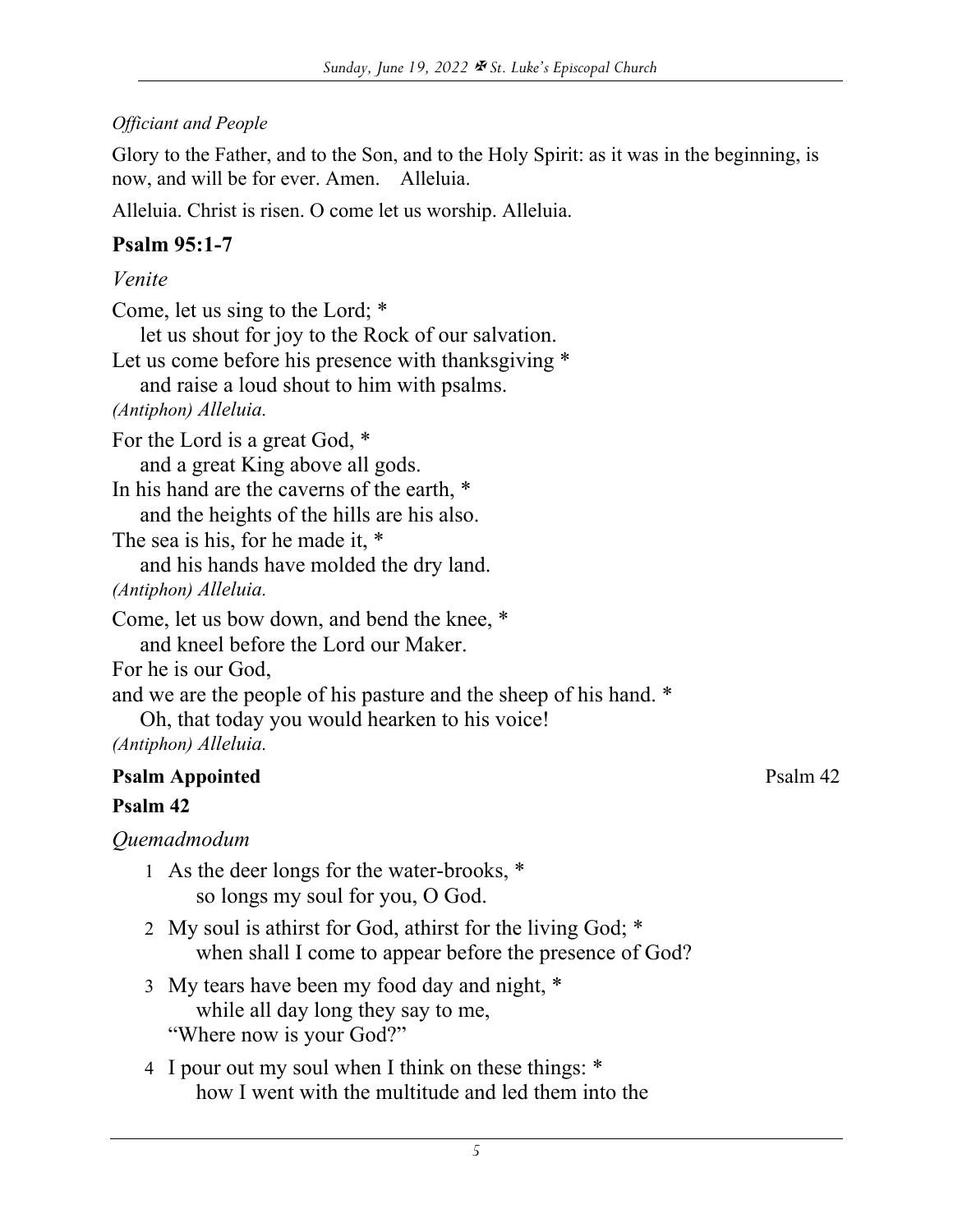house of God,

- 5 With the voice of praise and thanksgiving, \* among those who keep holy-day.
- 6 Why are you so full of heaviness, O my soul? \* and why are you so disquieted within me?
- 7 Put your trust in God; \* for I will yet give thanks to him, who is the help of my countenance, and my God.
- 8 My soul is heavy within me; \* therefore I will remember you from the land of Jordan, and from the peak of Mizar among the heights of Hermon.
- 9 One deep calls to another in the noise of your cataracts; \* all your rapids and floods have gone over me.
- 10 The LORD grants his loving-kindness in the daytime; \* in the night season his song is with me, a prayer to the God of my life.
- 11 I will say to the God of my strength, "Why have you forgotten me? \* and why do I go so heavily while the enemy oppresses me?"
- 12 While my bones are being broken, \* my enemies mock me to my face;
- 13 All day long they mock me \* and say to me, "Where now is your God?"
- 14 Why are you so full of heaviness, O my soul? \* and why are you so disquieted within me?
- 15 Put your trust in God; \* for I will yet give thanks to him, who is the help of my countenance, and my God.

*After the Psalms, all say together*

Eucharistic Minister & People: Glory to the Father, and to the Son, and to the Holy Spirit: as it was in the beginning, is now, and will be for ever. Amen. Alleluia.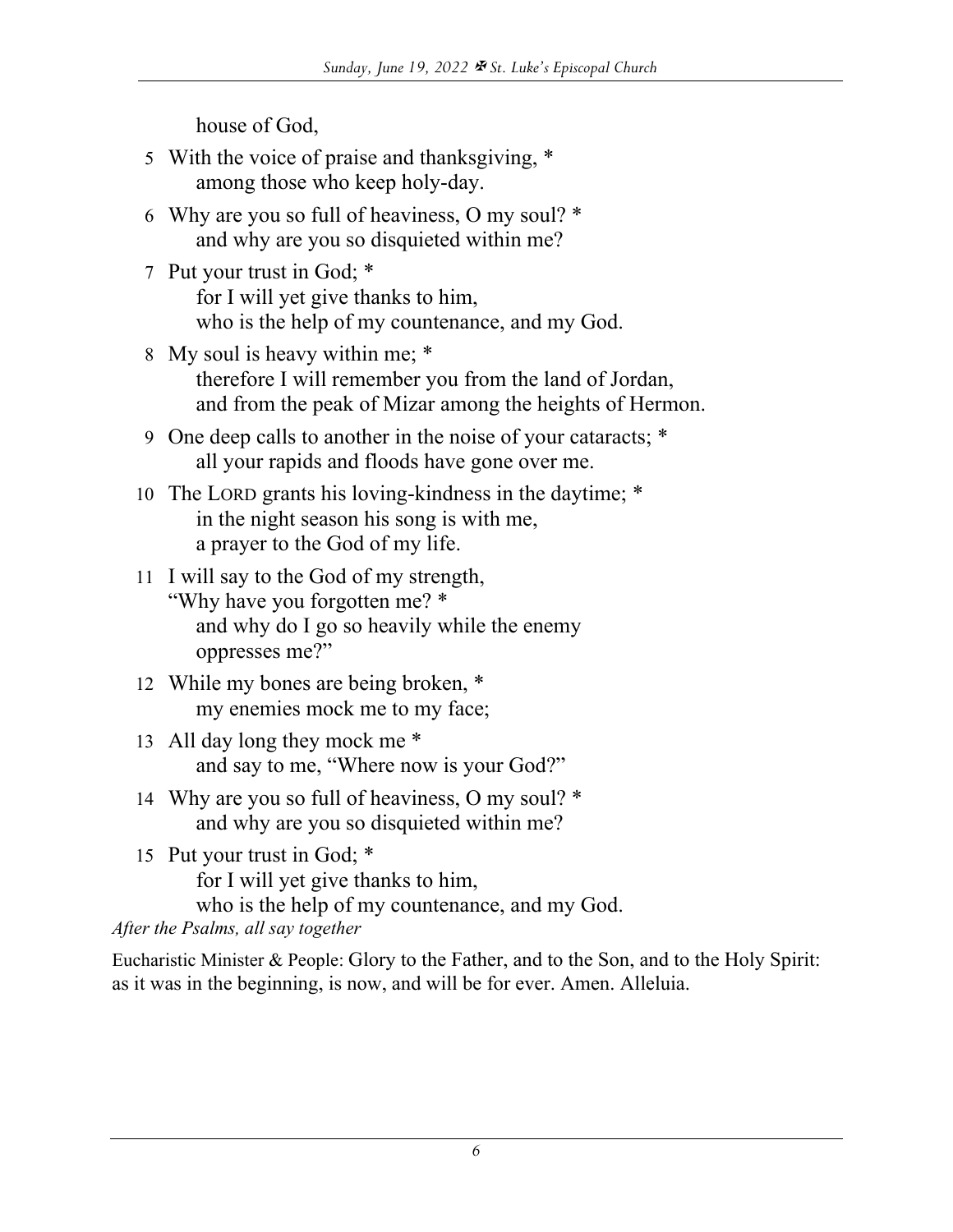## **Readings**

*A period of silence will follow each reading.*

**First Reading** 1 Kings 19:1-15a

*Lector*: A Reading from the First book of Kings.

Ahab told Jezebel all that Elijah had done, and how he had killed all the prophets with the sword. Then Jezebel sent a messenger to Elijah, saying, "So may the gods do to me, and more also, if I do not make your life like the life of one of them by this time tomorrow." Then he was afraid; he got up and fled for his life, and came to Beer-sheba, which belongs to Judah; he left his servant there. But he himself went a day's journey into the wilderness, and came and sat down under a solitary broom tree. He asked that he might die: "It is enough; now, O Lord, take away my life, for I am no better than my ancestors."

Then he lay down under the broom tree and fell asleep. Suddenly an angel touched him and said to him, "Get up and eat." He looked, and there at his head was a cake baked on hot stones, and a jar of water. He ate and drank, and lay down again. The angel of the Lord came a second time, touched him, and said, "Get up and eat, otherwise the journey will be too much for you."

He got up, and ate and drank; then he went in the strength of that food forty days and forty nights to Horeb the mount of God. At that place he came to a cave, and spent the night there. Then the word of the Lord came to him, saying, "What are you doing here, Elijah?" He answered, "I have been very zealous for the Lord, the God of hosts; for the Israelites have forsaken your covenant, thrown down your altars, and killed your prophets with the sword. I alone am left, and they are seeking my life, to take it away." He said, "Go out and stand on the mountain before the Lord, for the Lord is about to pass by." Now there was a great wind, so strong that it was splitting mountains and breaking rocks in pieces before the Lord, but the Lord was not in the wind; and after the wind an earthquake, but the Lord was not in the earthquake; and after the earthquake a fire, but the Lord was not in the fire; and after the fire a sound of sheer silence. When Elijah heard it, he wrapped his face in his mantle and went out and stood at the entrance of the cave. Then there came a voice to him that said, "What are you doing here, Elijah?" He answered, "I have been very zealous for the Lord, the God of hosts; for the Israelites have forsaken your covenant, thrown down your altars, and killed your prophets with the sword. I alone am left, and they are seeking my life, to take it away." Then the Lord said to him, "Go, return on your way to the wilderness of Damascus."

*Reader* Here ends the Reading.

## **Canticle A**

A Song of Wisdom *Sapientia liberavit*

Wisdom freed from a nation of oppressors \* a holy people and a blameless race. She entered the soul of a servant of the Lord, \*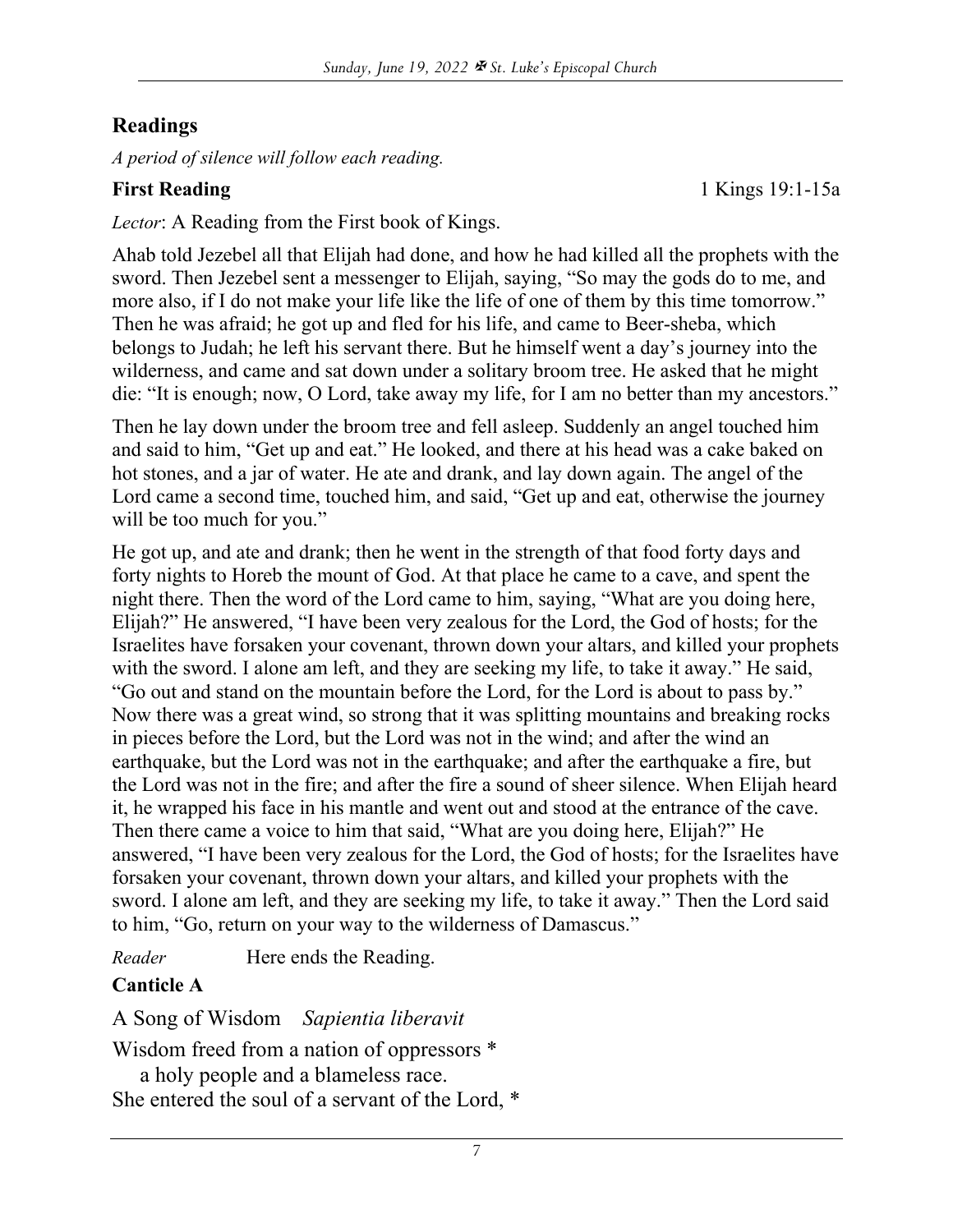withstood dread rulers with wonders and signs. To the saints she gave the reward of their labors, \* and led them by a marvelous way; She was their shelter by day \* and a blaze of stars by night. She brought them across the Red Sea, \* she led them through mighty waters; But their enemies she swallowed in the waves \* and spewed them out from the depths of the abyss. And then, Lord, the righteous sang hymns to your Name, \* and praised with one voice your protecting hand; For Wisdom opened the mouths of the mute, \* and gave speech to the tongues of a new-born people.

**Second Reading** Galatians 3:23-29

*Lector*: A Reading from Paul's letter to the Church in Galatia.

Now before faith came, we were imprisoned and guarded under the law until faith would be revealed. Therefore the law was our disciplinarian until Christ came, so that we might be justified by faith. But now that faith has come, we are no longer subject to a disciplinarian, for in Christ Jesus you are all children of God through faith. As many of you as were baptized into Christ have clothed yourselves with Christ. There is no longer Jew or Greek, there is no longer slave or free, there is no longer male and female; for all of you are one in Christ Jesus. And if you belong to Christ, then you are Abraham's offspring, heirs according to the promise.

*Reader* Here ends the Reading.

#### **Canticle B**

A Song of Pilgrimage *Priusquam errarem*

Before I ventured forth,

even while I was very young, \*

I sought wisdom openly in my prayer.

In the forecourts of the temple I asked for her, \*

and I will seek her to the end.

From first blossom to early fruit, \*

she has been the delight of my heart.

My foot has kept firmly to the true path, \*

diligently from my youth have I pursued her.

I inclined my ear a little and received her; \*

I found for myself much wisdom and became adept in her.

To the one who gives me wisdom will I give glory, \*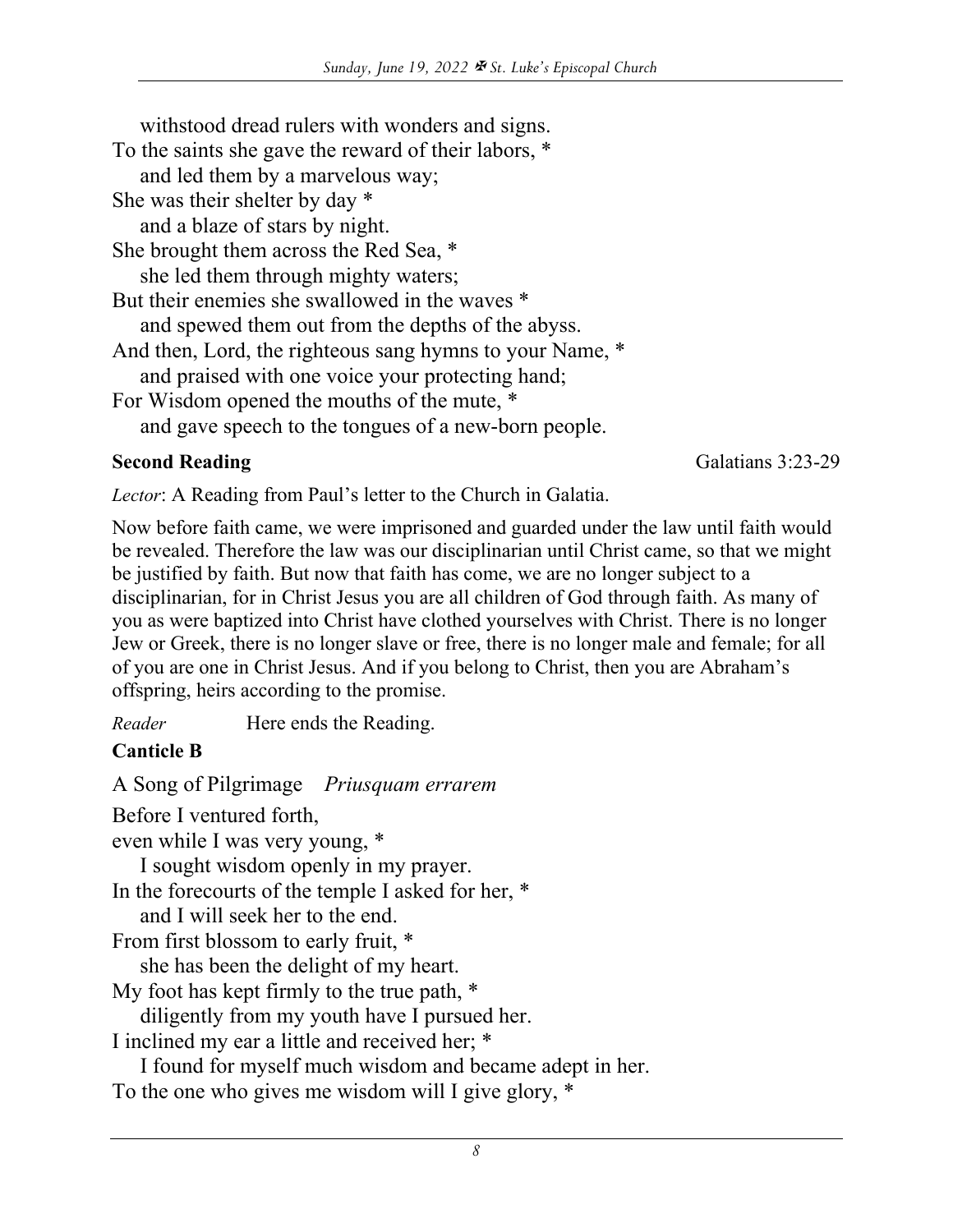for I have resolved to live according to her way. From the beginning I gained courage from her, \*

therefore I will not be forsaken.

- In my inmost being I have been stirred to seek her, \* therefore have I gained a good possession.
- As my reward the Almighty has given me the gift of language,\* and with it will I offer praise to God.

#### **Gospel Reading** Luke 8:26-39

#### *Eucharistic Minister*: A Reading from Luke.

Jesus and his disciples arrived at the country of the Gerasenes, which is opposite Galilee. As Jesus stepped out on land, a man of the city who had demons met him. For a long time he had worn no clothes, and he did not live in a house but in the tombs. When he saw Jesus, he fell down before him and shouted at the top of his voice, "What have you to do with me, Jesus, Son of the Most High God? I beg you, do not torment me"—for Jesus had commanded the unclean spirit to come out of the man. (For many times it had seized him; he was kept under guard and bound with chains and shackles, but he would break the bonds and be driven by the demon into the wilds.) Jesus then asked him, "What is your name?" He said, "Legion"; for many demons had entered him. They begged him not to order them to go back into the abyss. Now there on the hillside a large herd of swine was feeding; and the demons begged Jesus to let them enter these. So he gave them permission. Then the demons came out of the man and entered the swine, and the herd rushed down the steep bank into the lake and was drowned. When the swineherds saw what had happened, they ran off and told it in the city and in the country. Then people came out to see what had happened, and when they came to Jesus, they found the man from whom the demons had gone sitting at the feet of Jesus, clothed and in his right mind. And they were afraid. Those who had seen it told them how the one who had been possessed by demons had been healed. Then all the people of the surrounding country of the Gerasenes asked Jesus to leave them; for they were seized with great fear. So he got into the boat and returned. The man from whom the demons had gone begged that he might be with him; but Jesus sent him away, saying, "Return to your home, and declare how much God has done for you." So he went away, proclaiming throughout the city how much Jesus had done for him.

*Reader* Here ends the Reading. *Remain seated.*

#### **Canticle 18**

A Song to the Lamb *Dignus es*

Splendor and honor and royal power \* are yours by right, O God Most High, For you created everything that is, \*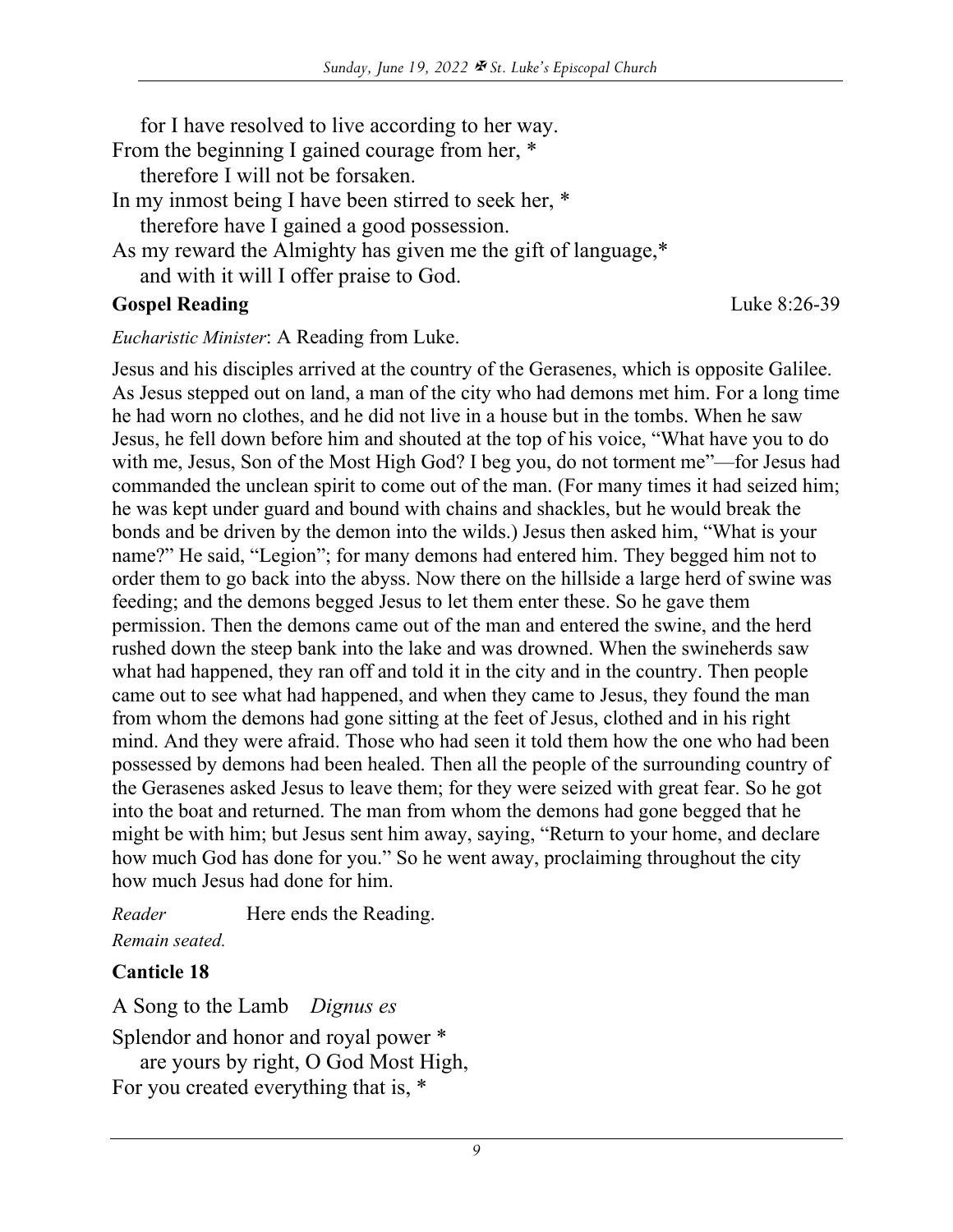and by your will they were created and have their being; And yours by right, O Lamb that was slain, \* for with your blood you have redeemed for God, From every family, language, people, and nation, \* a royal priesthood to serve our God. And so, to the One who sits upon the throne, \* and to Christ the Lamb, Be worship and praise, dominion and splendor, \* for ever and for evermore.

#### **Apostles' Creed**

*All say together with the Officiant.*

I believe in God, the Father almighty, creator of heaven and earth. I believe in Jesus Christ, his only Son, our Lord. He was conceived by the power of the Holy Spirit and born of the Virgin Mary. He suffered under Pontius Pilate, was crucified, died, and was buried. He descended to the dead. On the third day he rose again. He ascended into heaven, and is seated at the right hand of the Father. He will come again to judge the living and the dead. I believe in the Holy Spirit, the holy catholic Church, the communion of saints, the forgiveness of sins, the resurrection of the body, and the life everlasting. Amen.

#### **Prayers**

*Officiant* Hear our cry, O God. *People* And listen to our prayer. *Officiant* Let us pray. *Officiant and People*

Our Father, who art in heaven, hallowed be thy Name, thy kingdom come,

**Homily** Fr. Thomas C. Jackson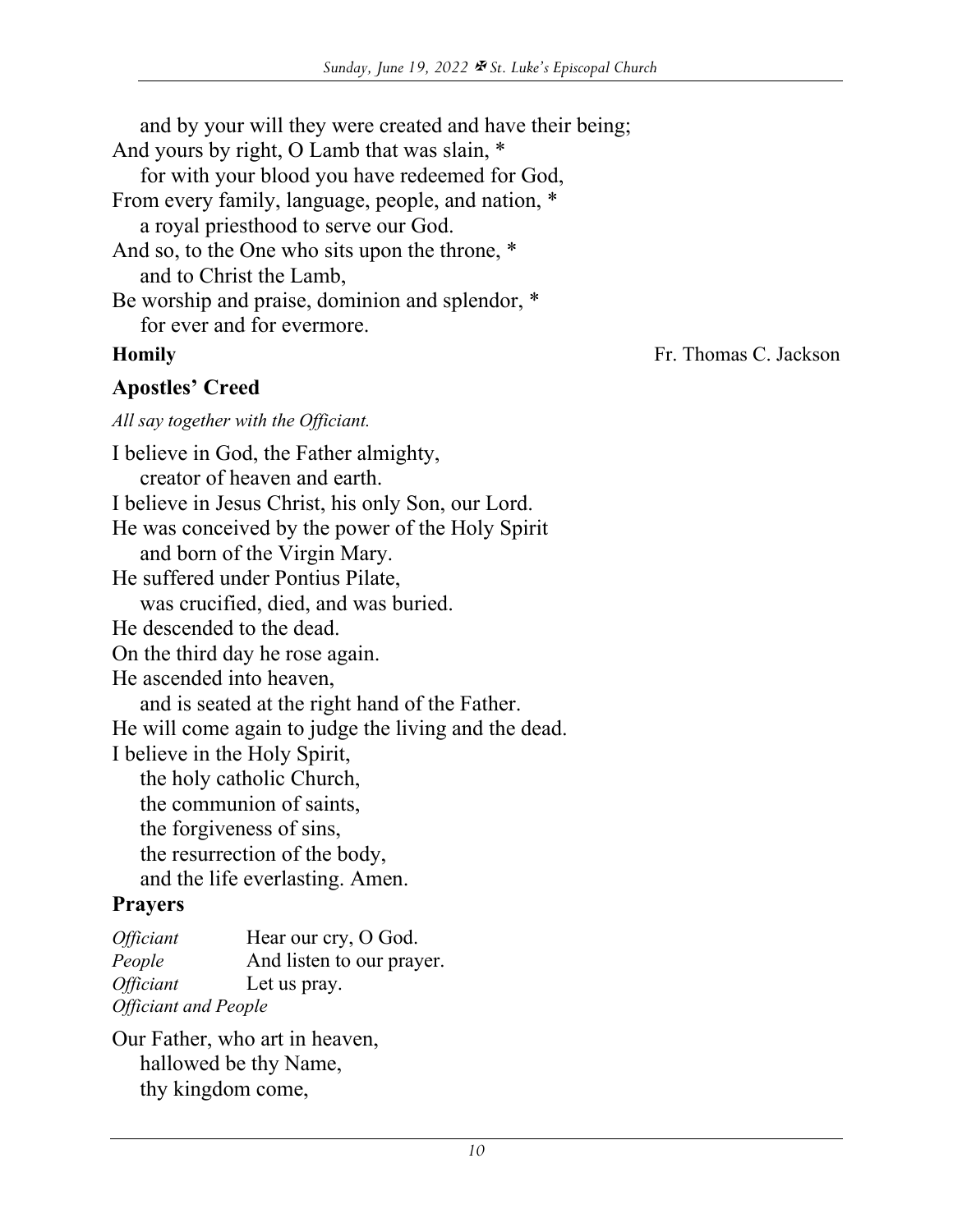thy will be done, on earth as it is in heaven. Give us this day our daily bread. And forgive us our trespasses, as we forgive those who trespass against us. And lead us not into temptation, but deliver us from evil. For thine is the kingdom, and the power, and the glory, for ever and ever. Amen.

*The Officiant and People say responsively*

## **A.**

- V. Show us your mercy, O Lord;
- R. And grant us your salvation.
- V. Clothe your ministers with righteousness;
- R. Let your people sing with joy.
- V. Give peace, O Lord, in all the world;
- R. For only in you can we live in safety.
- V. Lord, keep this nation under your care;
- R. And guide us in the way of justice and truth.
- V. Let your way be known upon earth;
- R. Your saving health among all nations.
- V. Let not the needy, O Lord, be forgotten;
- R. Nor the hope of the poor be taken away.
- V. Create in us clean hearts, O God;
- R. And sustain us with your Holy Spirit.

*Collect of the Day*

#### *The Officiant then says*

O Lord, make us have perpetual love and reverence for your holy Name, for you never fail to help and govern those whom you have set upon the sure foundation of your lovingkindness; through Jesus Christ our Lord, who lives and reigns with you and the Holy Spirit, one God, for ever and ever. *Amen.*

#### *A Collect for Sundays*

O God, you make us glad with the weekly remembrance of the glorious resurrection of your Son our Lord: Give us this day such blessing through our worship of you, that the week to come may be spent in your favor; through Jesus Christ our Lord. *Amen*.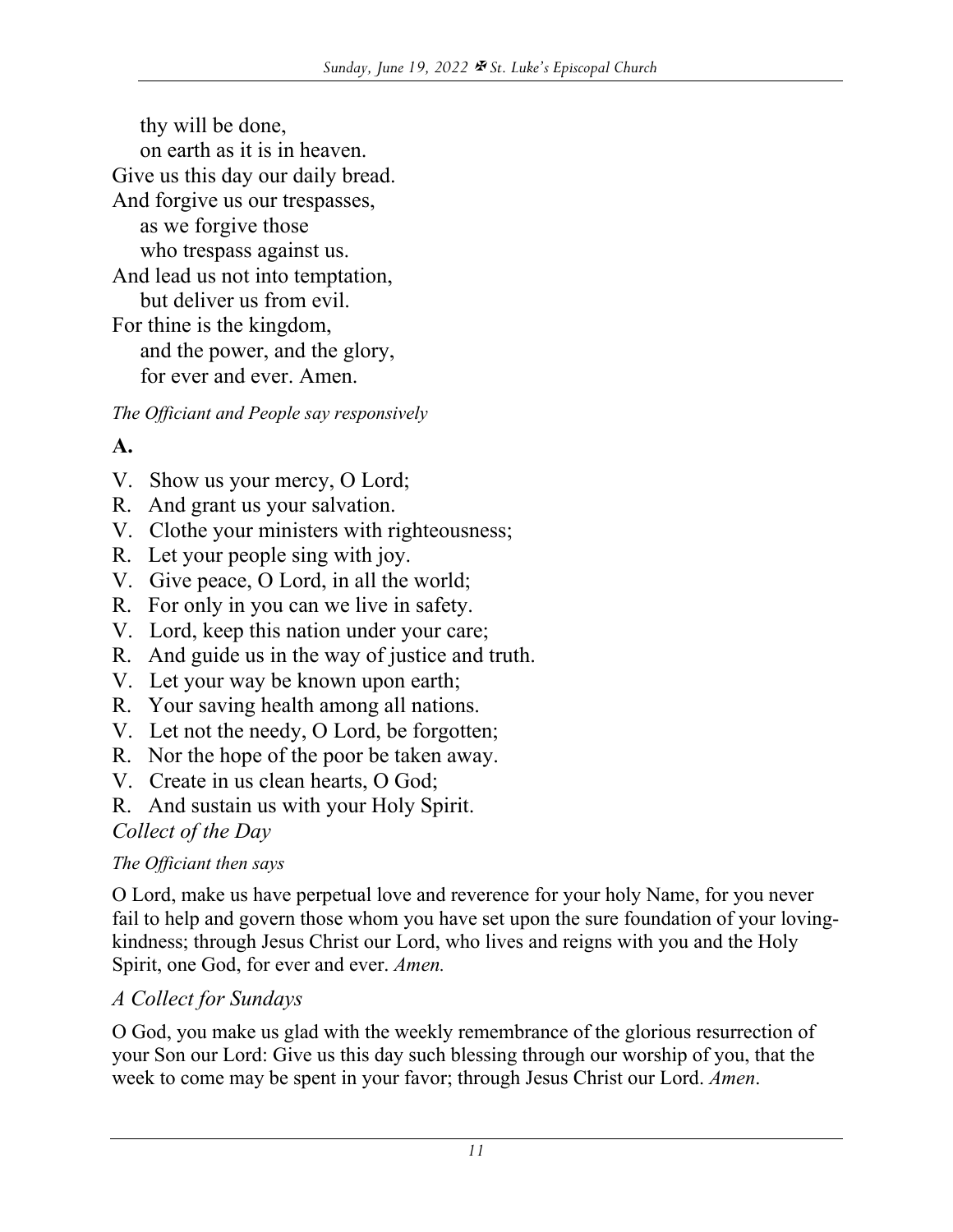#### *A Collect for the Renewal of Life*

O God, the King eternal, whose light divides the day from the night and turns the shadow of death into the morning: Drive far from us all wrong desires, incline our hearts to keep your law, and guide our feet into the way of peace; that, having done your will with cheerfullness during the day, we may, when night comes, rejoice to give you thanks; through Jesus Christ our Lord. *Amen*.

#### **Video 2 Office Hymn**

*God Will Take Care of You* LEVAS 183

not dis-mayed\_what - e'er be - tide, God will take care of  $1. Be$  $\overline{\text{vow}}$ 2. Through days of toil\_ when heart doth fail, God will take care of you; 3. All will pro-vide. God will take care of you may need\_\_\_ He you; 4. No mat - ter what\_ may be the test, God will take care of you: t<sup>h</sup>2 1. Be - neath His wings of love a - bide, God will take care of you. path as - sail, 2. When dan - gers fierce \_\_ your God will take care of you.  $3.$  Noth - ing you ask  $\equiv$  will be de - nied, God will take care of you. 4. Lean, wea - ry one,  $\mu$  up on His breast, God will take care of you. God will take of you, Through ev - 'ry day, O'er all the way; care He will take care\_ of you, God will take care of you.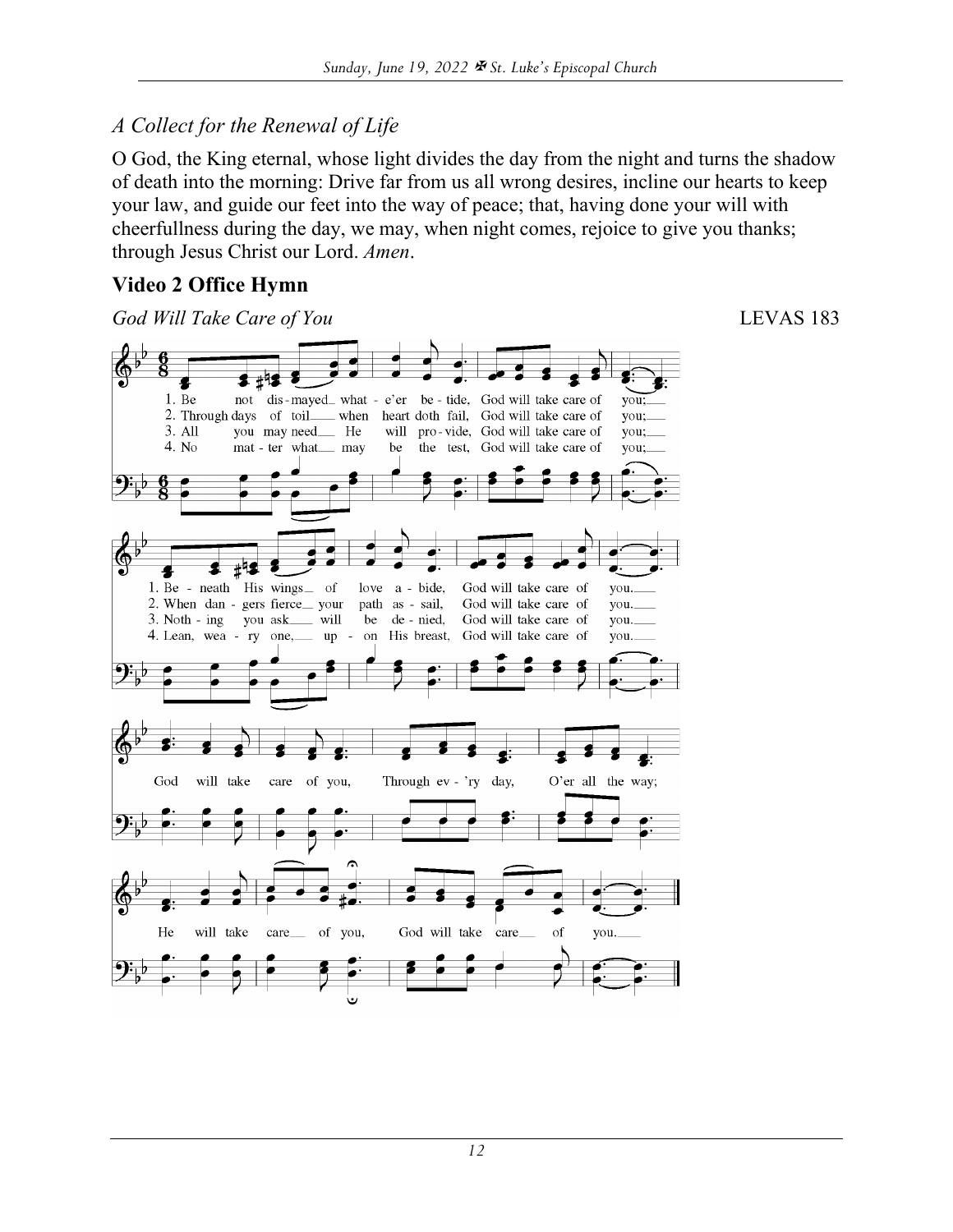#### **Prayers of the People** Form VI

*All remain standing.*

In peace, we pray to you, Lord God.

*Silence*

For all people in their daily life and work; *For our families, friends, and neighbors, and for those who are alone.*

For this community, the nation, and the world; *For all who work for justice, freedom, and peace.*

For the just and proper use of your creation; *For the victims of hunger, fear, injustice, and oppression.*

For all who are in danger, sorrow, or any kind of trouble; *For those who minister to the sick, the friendless, and the needy.*

For the peace and unity of the Church of God;

*For all who proclaim the Gospel, and all who seek the Truth.*

For Michael*.* our Presiding Bishop, and Ian and Laura, our Bishops; for our Bishop Elect, The Rev. Jeffrey Mello; and for all bishops and other ministers; *For all who serve God in his Church.*

For the special needs and concerns of this congregation.

*Silence*

*The People may add their own petitions*

Hear us, Lord; *For your mercy is great.*

We thank you, Lord, for all the blessings of this life.

*Silence*

*The People may add their own thanksgivings*

We will exalt you, O God our King; *And praise your Name for ever and ever.*

We pray for all who have died, that they may have a place in your eternal kingdom.

*Silence*

*The People may add their own petitions*

Lord, let your loving-kindness be upon them;

*Who put their trust in you.*

*The Presider adds a concluding collect:*

O Lord, make us have perpetual love and reverence for your holy Name, for you never fail to help and govern those whom you have set upon the sure foundation of your lovingkindness: through Jesus Christ our Lord, who lives and reigns with you and the Holy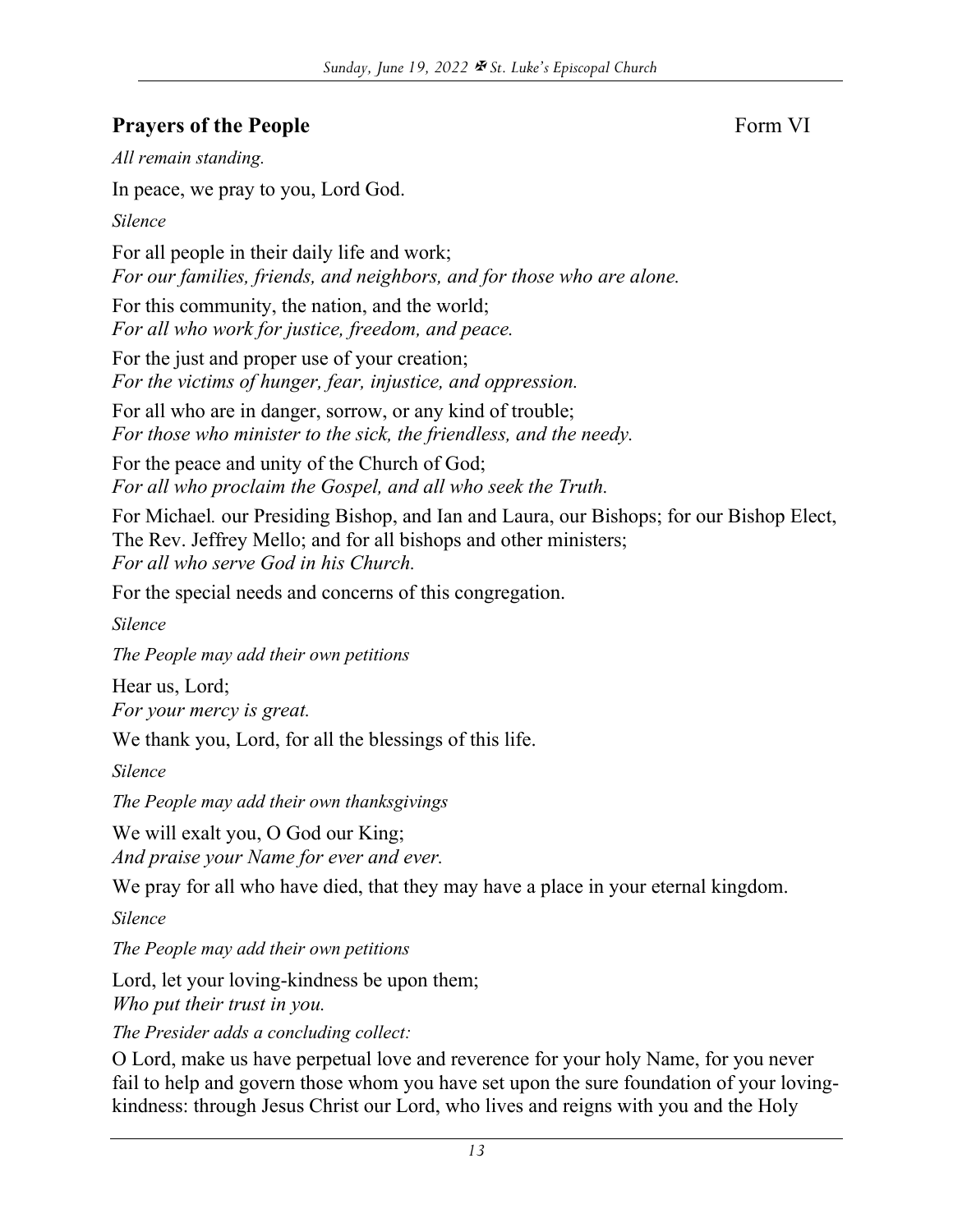Spirit, one God, forever and ever. *Amen.*

# **Prayers for St. Luke's Church Family**

# **Prayers for Birthdays**

*Presider* Let us join in praying together for those having birthdays this week this prayer from the Book of Common Prayer.

*People & Presider: O God, our times are in your hand: Look with favor, we pray, on your servants, Leah, Summer and Leslie as they begin another year. Grant that they may grow in wisdom and grace, and strengthen their trust in your goodness all the days of their life; through Jesus Christ our Lord. Amen.*

# **St. Luke's Prayers List**

We pray by first name for those on our prayer list:

Genevieve Jones, Rose Jones, Craig Lindsey, Brenda Smith, Dorothy Smith, Evelyn Singley, Gloria Brown, Carol Williams-Davis, Patricia Harris, Connie Mills, Ula Robertson, John & Leslie White, Gloria Williams, Phyllis Lindsey, Colleen Ormsby, Elnora Potter, June Davis, Nushi Biscoff, Anne-Marie Etienne, Valerie Jackson-Pittman and her daughter Andrea, Sheila Martin-Corbin, Susana Mendez, Clarence Philip, Doty Jackson, Alicia Lopez, Eileen Esdaile, Shaina Stanley, Ed & Suzy Burke, Laurence Downes, Marion Conklin, the Rev. James Venable, Anabel Smith, Ashland & family, Amy Wormley, Cecilia Parchment, Jennifer Gorley, The Obi Family, Dorothea Howard and Carl Babb.

Let us pray that they may be comforted by our prayers and God's blessing. May the Church say Amen! *Amen!*

# **Prayers for Our Neighbors: for guidance to a new path**

We pray for an end to the brutal war in the Ukraine and for the restoration of peace to that land. We pray for peace in Afghanistan, Ethiopia, and all nations of the world. O Lord, let your Holy Spirit guide us to a path of peace. May the Church say Amen! *Amen!*

We pray for an end to gun violence in this city and all communities. We pray for those who are victims of antisemitism, systemic racism, or any form of prejudice. We pray for LGBTQA people as they face increasing hostility from some who claim to be 'Christians.' We pray for Trans people whose lives are threatened by politicians. O Lord, let your Holy Spirit guide us into a path of reconciliation. May the Church say Amen! *Amen!*

We pray for those addicted to drugs, alcohol, or prescription medicines. We pray for those who are beset with loneliness, who are bereft of hope, who can barely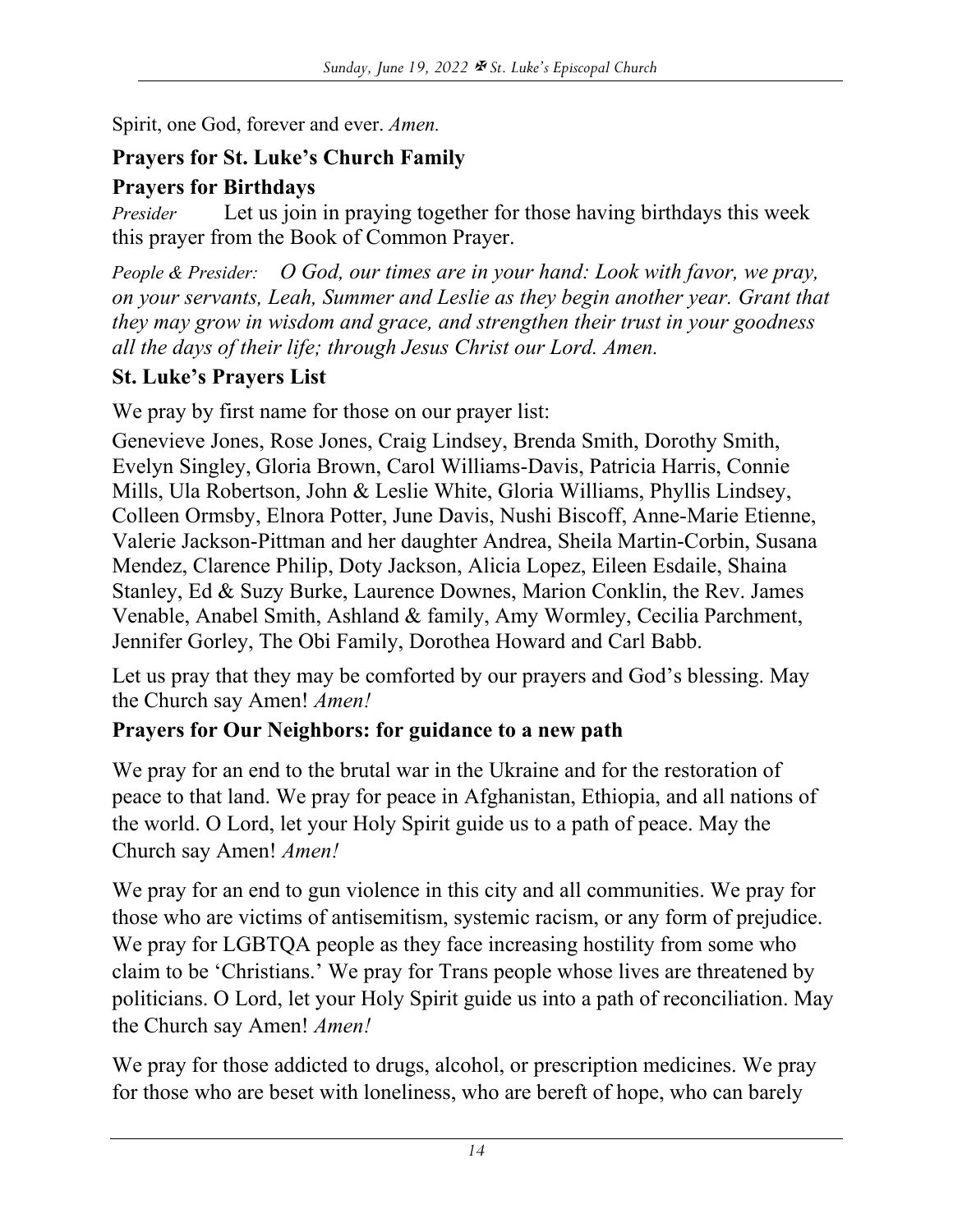make it from paycheck to paycheck. We pray for the hungry in this neighborhood, those who cannot afford diapers for their children, and those who need clothes. O Lord, let your Holy Spirit guide us into a path of helping our neighbors heal, survive, and thrive. May the Church say Amen! *Amen!*

We pray for those show work in our schools, health care facilities, rehabilitation centers, and those who stock our supermarket shelves. We pray for those still struggle with COVID-19.We pray for those who have lost loved ones and we pray for all who died in the pandemic. O Lord, let your Holy Spirit guide us into a path of healing and renewal. May the Church say Amen! *Amen*

### *A Prayer of St. Chrysostom*

Almighty God, you have given us grace at this time with one accord to make our common supplication to you; and you have promised through your well-beloved Son that when two or three are gathered together in his Name you will be in the midst of them: Fulfill now, O Lord, our desires and petitions as may be best for us; granting us in this world knowledge of your truth, and in the age to come life everlasting. *Amen*.

Let us bless the Lord. Alleluia, Alleluia. *Thanks be to God. Alleluia, Alleluia.*

#### *Officiant*

May the God of hope fill us with all joy and peace in believing through the power of the Holy Spirit. *Amen*. *Romans 15:13*

#### **A Prayer for Father's Day**

Loving God, Heavenly Father, we thank you for fathers. We thank you for biological fathers, adopted fathers, and fathers in spirit. We thank you for fathers who love and nurture children who are not their own, who teach us to be upright and courageous in adversity and make us strong enough to go out into the world.

We thank you for fathers who work hard every day to help fulfill the needs of their families, who fix broken things and teach us how to do it ourselves, who embrace us and guide us, who love us even when they don't understand us. We know they reflect and embody your love for us as our heavenly Father.

Comfort those of us who miss our fathers this day, and strengthen and bless those fathers who work so hard to love, protect, and nurture their families this day and every day. Amen.

#### **Announcements**

#### **Video 3 Closing Video**

#### *Officiant*

As we conclude our time together, let us now take a look at how artists around the world have viewed the scriptures set for next Sunday.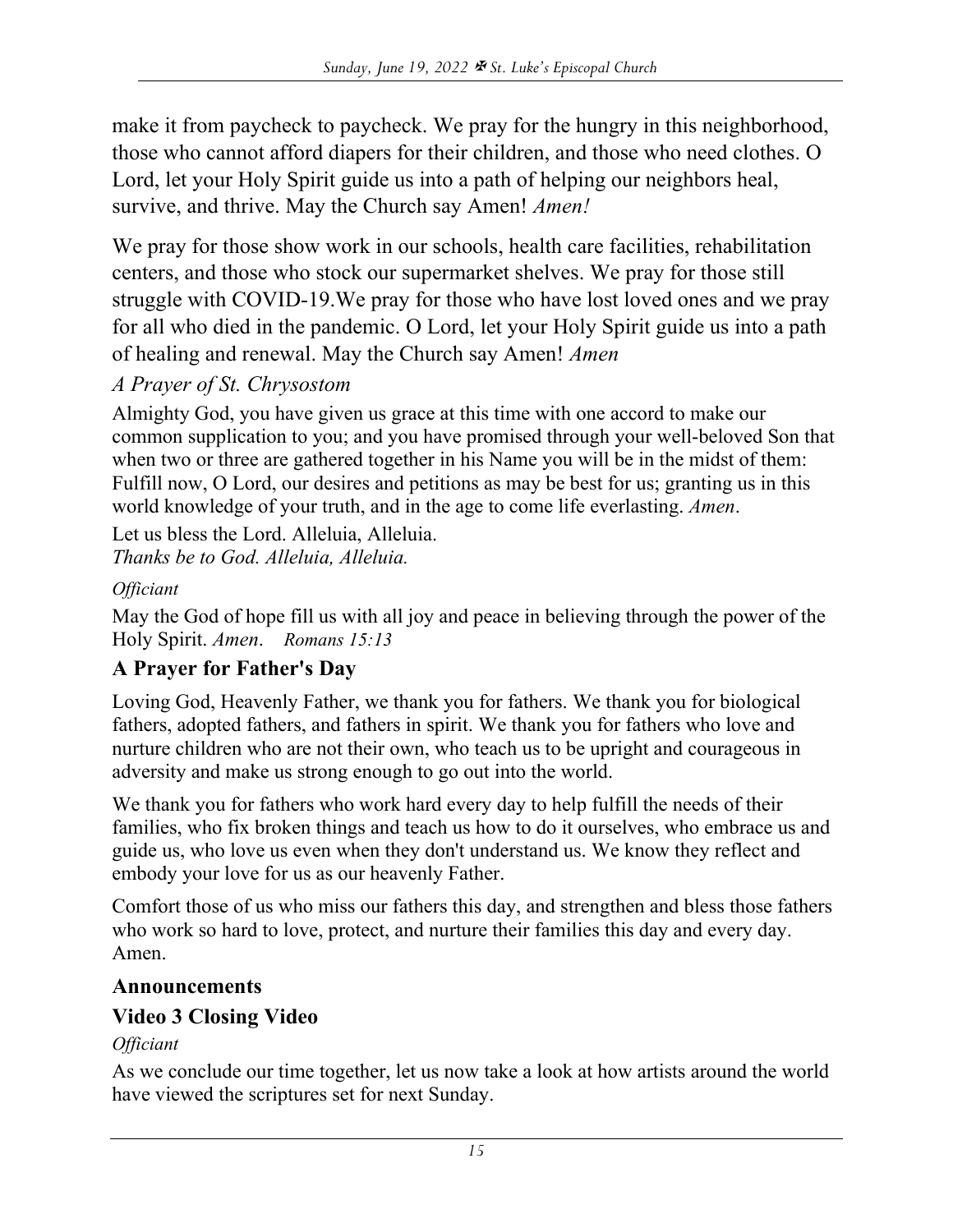#### Copyright information:

All hymns are played by our church musician during worship are presented as an accompaniment to congregational singing and are used by permission through ONE LICENSE: 734183-A Music in our worship L 112 — Harm. © 1992 G.I.A. Publications, Inc., Chicago, IL. All Rights Reserved.

#### **THE VESTRY & STAFF OF ST LUKE'S EPISCOPAL CHURCH**

Valarie Stanley, *Senior Warden* ▪ Bryant Grimes, *Junior Warden*  Everson Smith, *Treasurer* ▪ Lisa W. Yarbor, *Parish Clerk* Elnora Carroll, Danisha Collins, George DeYounge, Eileen Esdaile, Jocelyn Freeman, Darryl Huckaby, Donna Johnson The Rev. Fr. Thomas C. Jackson, Priest in Charge Georgia Wilson-Service, Parish Administrator Diocesan Bishop Ian Douglas ~ Suffragan Bishop Laura Ahrens, Episcopal Church of Connecticut (ECCT) **RRRRRRRRRRRRRRRRRRRRRRR**